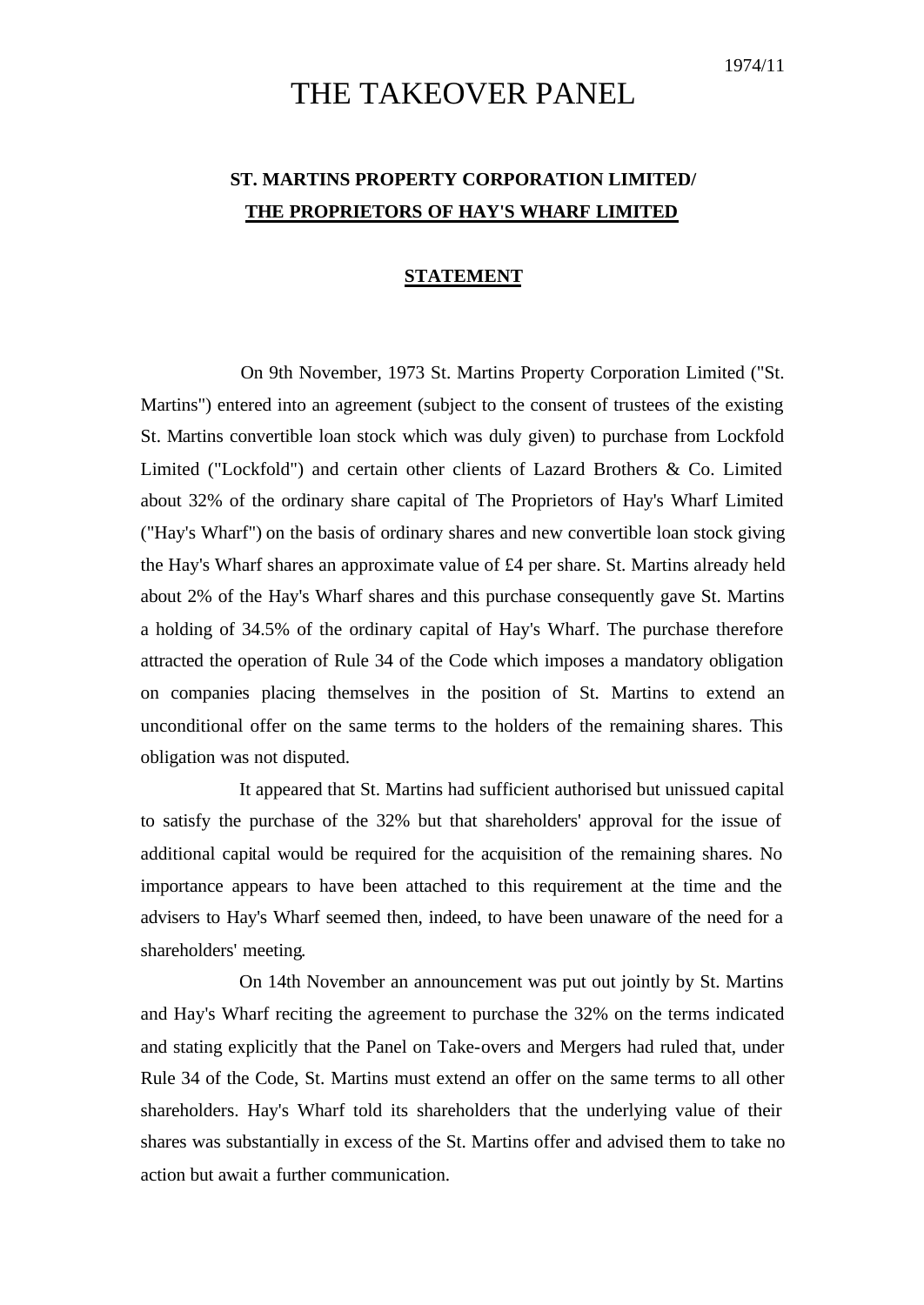On 17th December the then Chancellor of the Exchequer announced the Government's intention to impose new and more onerous taxation upon property developers and on 28th December S. G. Warburg & Co. Limited, St. Martins' advisers, informed the Panel that as a result of changes outside the board's control, and in particular the announcement by the Chancellor of the Exchequer, the directors of St. Martins were no longer able to advise their shareholders to approve the increase in share capital required to implement the offer.

On these facts the whole matter came before the Panel on 2nd January and, at the request of St. Martins, there was a further hearing on 4th January. The Panel reached a decision on 7th January which it communicated to both parties. St. Martins made further proposals which were discussed with the parties on 15th January and the Panel reached its final conclusion (which confirmed that communicated to the parties on 7th January) on that day. The relevant General Principles and Rules of the City Code immediately applicable are General Principles 1 and 2 and Rules 8, 10 and 34. On the basis of these General Principles and Rules, the Panel decided that St. Martins as such had an obligation to make an offer for the outstanding Hay's Wharf shares on the same terms as those afforded to the holders of the 32% which they had purchased. The reasons for this decision were communicated to the parties on 16th January. St. Martins sought the leave of the Panel to appeal against this decision and on 16th January the Panel considered this application and decided, entirely exceptionally, to give leave to appeal, not from any belief that there was substance in the grounds disclosed but because the Panel did not wish to leave St. Martins with any sense of grievance. St. Martins were informed that if there was an appeal the Panel proposed, in view of the uncertainty which might then affect the market for some time, to recommend to The Stock Exchange that the quotations of both St. Martins and Hay's Wharf should be suspended. In the event the directors of St. Martins did not pursue the appeal but announced that they would call an extraordinary general meeting of shareholders and place before them a resolution for the creation of the necessary additional capital.

Some six weeks went by and on 1st March St. Martins issued a circular letter to shareholders which accompanied the notice convening the extraordinary general meeting. In that letter it was explained that the directors of St. Martins had accepted the ruling of the Panel that a general offer under the Code must be made for the outstanding Hay's Wharf shares, that it was, however, the duty of the directors of St. Martins to inform shareholders that it was not now in their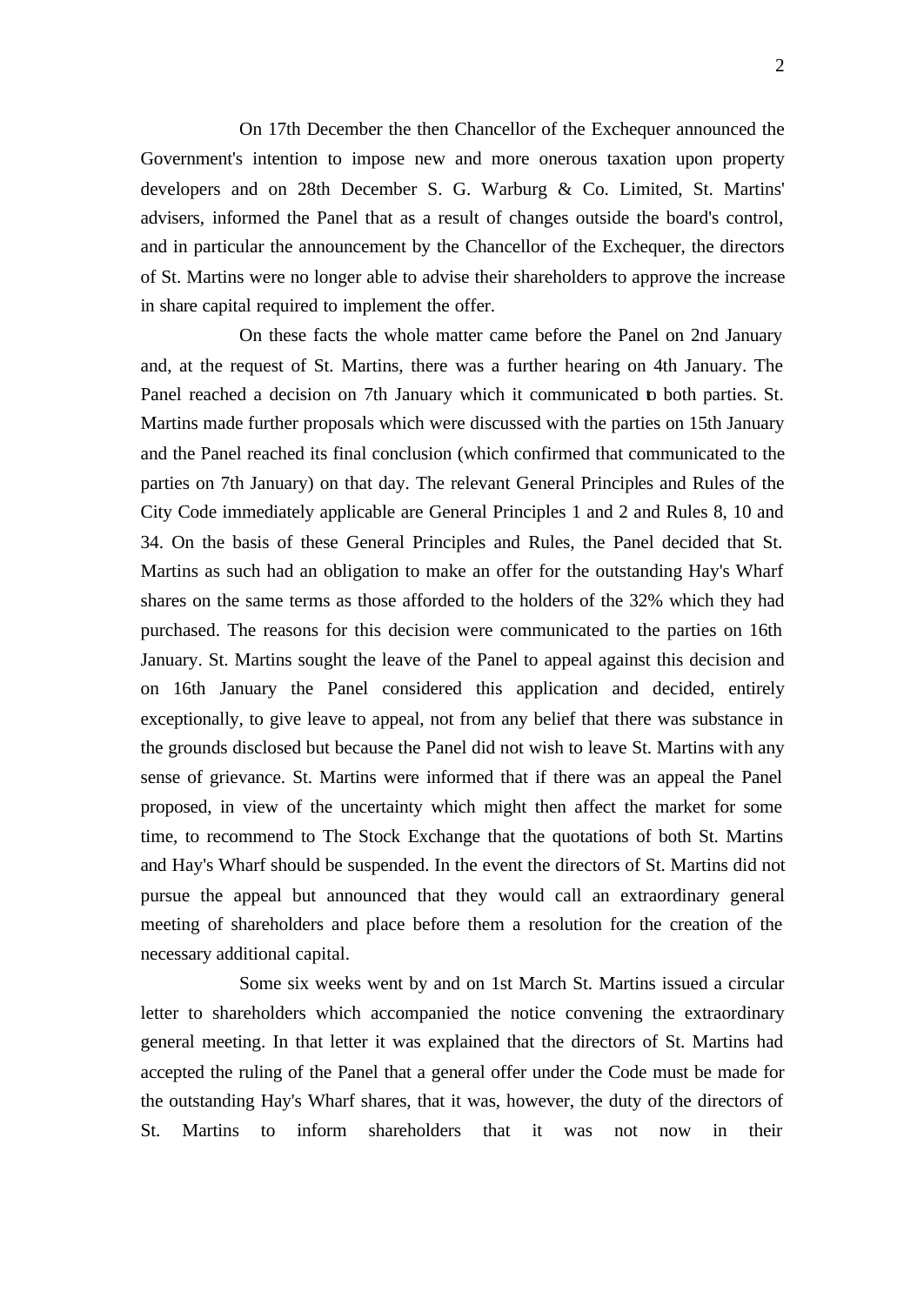financial interst to buy further Hay's Wharf shares on the terms indicated, but that a failure so to do would involve the company in a breach of the City Code. The directors recommended that shareholders should vote for the increase in capital required to implement the general offer.

On 25th March the extraordinary general meeting of St. Martins shareholders took place and a resolution authorising the issue of additional capital was put and defeated on a show of hands. Proxies had been received representing over 17.8 million shares in favour of the resolution and 22.7 million shares against it. The Panel has been informed that to the knowledge of St. Martins a block of approximately 4.5 million shares, not included in the above figures, was to be represented at the meeting. Had a poll been taken those shares (and possibly others) would, as the Chairman knew, have been voted in favour of the resolution. Under the St. Martins Articles of Association although the Chairman of the meeting can require a poll, a poll can only be demanded by shareholders if not less than three (or one holding 10%) submit a written requisition. No such requisition was put in; and although the desirability of a poll was suggested, the Chairman did not require one. No poll was therefore taken. The Panel has no knowledge whether, had there been a poll, the result would have been different.

It is not disputed that the shareholders of a company are in such circumstances free to vote as they choose and may, if they think fit, put their own immediate financial interests before the desirability of complying with the requirements of the City Code. Nor can it be said in this case that the directors of St. Martins are themselves in breach of the Code. It is true that they showed little enthusiasm for the company's obligation to make a general offer but it cannot be said that the directors acted improperly and without regard at least to the letter of the obligations resting upon directors in such circumstances as set out in the Panel's General Statement dated 13th March.

It remains the case, however, that because a majority of the St. Martins shareholders at the meeting chose to vote against the resolution the company as such is in breach of Rule 34 of the Code, and that, as the directors were made aware from the beginning, the company is liable to such sanction as the Panel sees fit to impose.

It is not in point to say that neither under the statutory Securities and Exchange Commission system which is in operation in the United States nor under such systems of control over stock market transactions as apply in other countries is a company obliged to make a general offer because it has purchased a controlling interest in a particular company. And it is not in point because the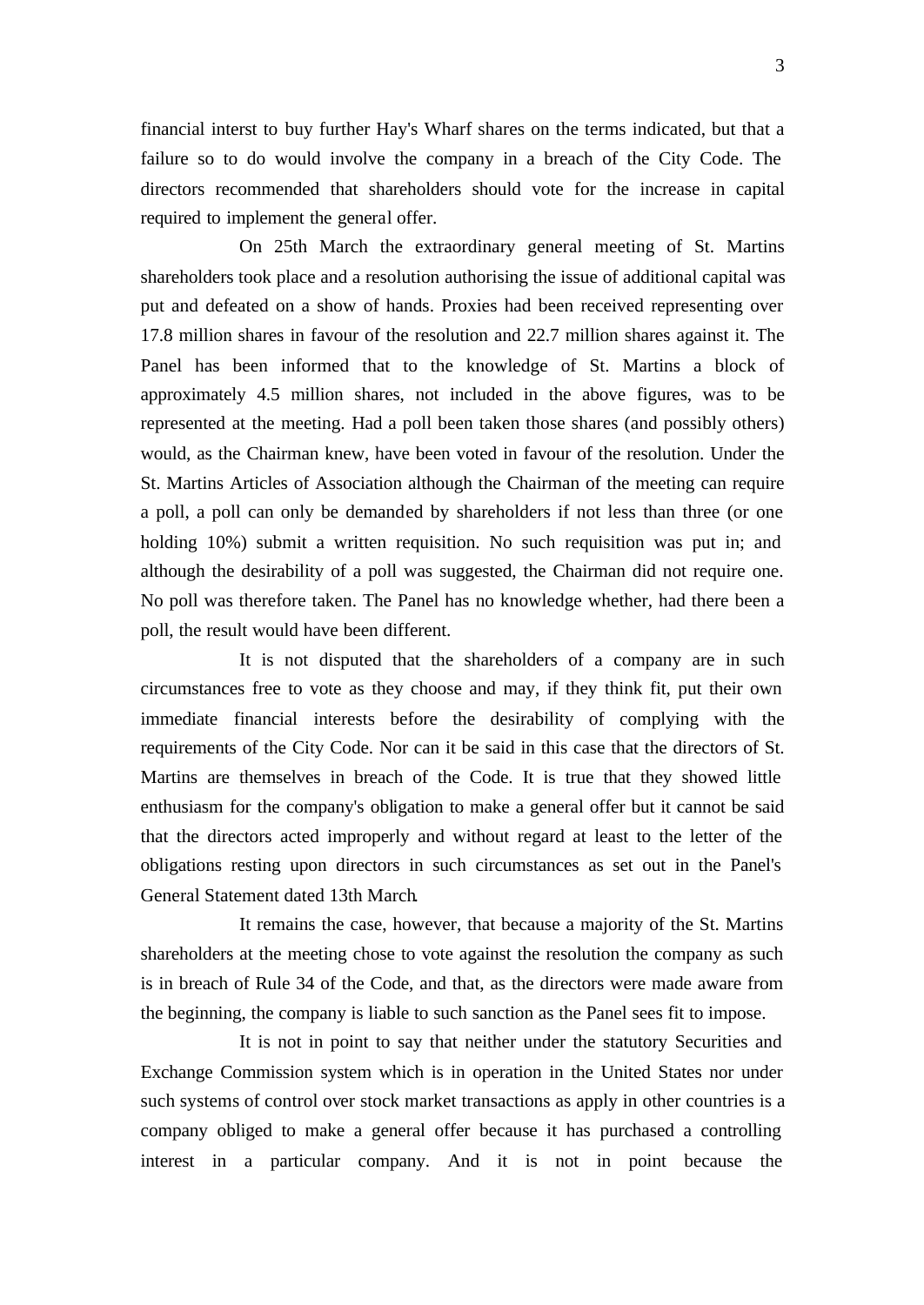City Code, in order to protect the interests of shareholders of offeree companies has imposed precisely this obligation upon companies in the United Kingdom. In this respect the practice (although not the law) in the United Kingdom is significantly in advance of that elsewhere. It is the firm intention of the Panel to maintain this practice which it believes to be in the long term interest of all concerned.

It has to be recognised, however, that the City Code is a voluntary one; this has advantages in that - as indeed in this instance - the Rules contained in it may go beyond or be at least in advance of anything which could be laid down in a statutory instrument and may be more readily adapted to changing circumstances as well as more quickly and flexibly administered. But voluntary rules inevitably suffer from the disadvantage that they depend in the main upon voluntary observance and often lack explicit sanctions which can be enforced against opposition. It is for this reason that the Panel - and, indeed, all the Institutions associated with it - attach the highest importance to a loyal observance of the Code and to support for the Panel's rulings by all concerned. This duty to observe the Code rests particularly, of course, upon directors of companies affected. But shareholders as well should recognise that if they wish their investments generally to be protected by orderly markets and integrity on the part of those whose conduct may affect them, there may be occasions when in spite of some immediate loss to their pockets they should accept and support the operations of the Code. The Panel is glad to see that in this case a large number of shareholders, notwithstanding possible short term economic disadvantages, supported its ruling.

It was suggested on behalf of Hay's Wharf that, in view of St. Martins' shareholders' disregard of the obligations under the Code, the Panel might order St. Martins to substitute for the share consideration in its offer an alternative form - e.g., cash or loan stock not requiring any authorisation by shareholders. Quite apart from the financial implications of such a course in the present difficult circumstances, the Panel considered that, in view of their shareholders' decision at the extraordinary general meeting, the directors of St. Martins could not properly (or possibly even legally) adopt such a course without going back to their shareholders who might give a further decision in the same sense. Other possible sanctions are either subject to similar considerations or, whilst imposing financial loss on St. Martins, would be likely also further to injure the shareholders of Hay's Wharf. Grave consideration was given by the Panel to the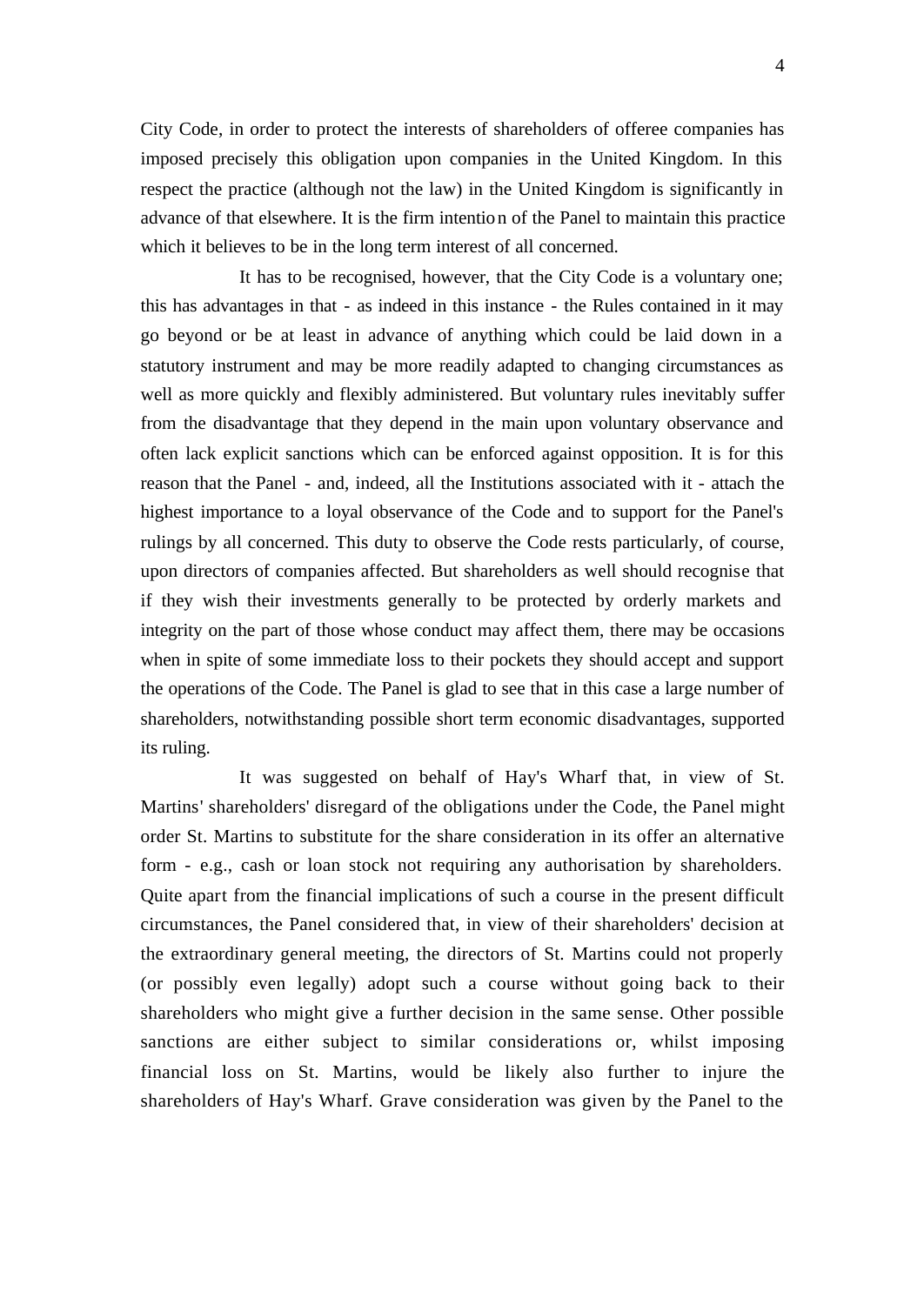possibility that it might recommend the Council of The Stock Exchange to suspend the listing of St. Martins shares. As at present advised, the Panel felt that so to do would impose hardship not only on the shareholders who had chosen to disregard the Panel's ruling but also on those who had (or who on a poll would have) supported it. This seemed at this stage to be an unfair course in the circumstances.

The Panel has, therefore, decided on a course with which the directors can comply without further recourse to shareholders, namely that:-

- (1) St. Martins shall not exercise the voting rights attached to its present holding until it has made a general offer to all shareholders in accordance with the requirements of Rule 34 on the same terms as those obtained by Lockfold.
- (2) St. Martins shall not acquire any further shares carrying voting rights or any other securities convertible into shares carrying voting rights until it has made such a general offer. This prohibition will not apply to the acquisition of shares or convertible securities under bonus or rights issues but such shares (and the shares derived from conversion of any convertible securities) will be treated, for the purposes of this ruling, as if they formed part of the present holding.
- (3) St. Martins shall not dispose of any part of its present holding (or any further shares derived from such holding under bonus or rights issues) until it has made such a general offer. St. Martins will, however, be entitled to accept a general offer made by an unconnected third party, but only with the consent of the Panel if that offer is not recommended by the Hay's Wharf board. This paragraph shall not prohibit St. Martins from disposing of new shares, nil paid, arising from any rights issue.

The Panel takes this opportunity of saying that in future any purchase which would give rise to a mandatory obligation under the Code to make a bid must expressly be made subject to any conditions which would apply to any consequential general offer. Moreover, in any case where shareholders are called upon to vote on a matter which may involve a Panel ruling, a poll should always be taken so that